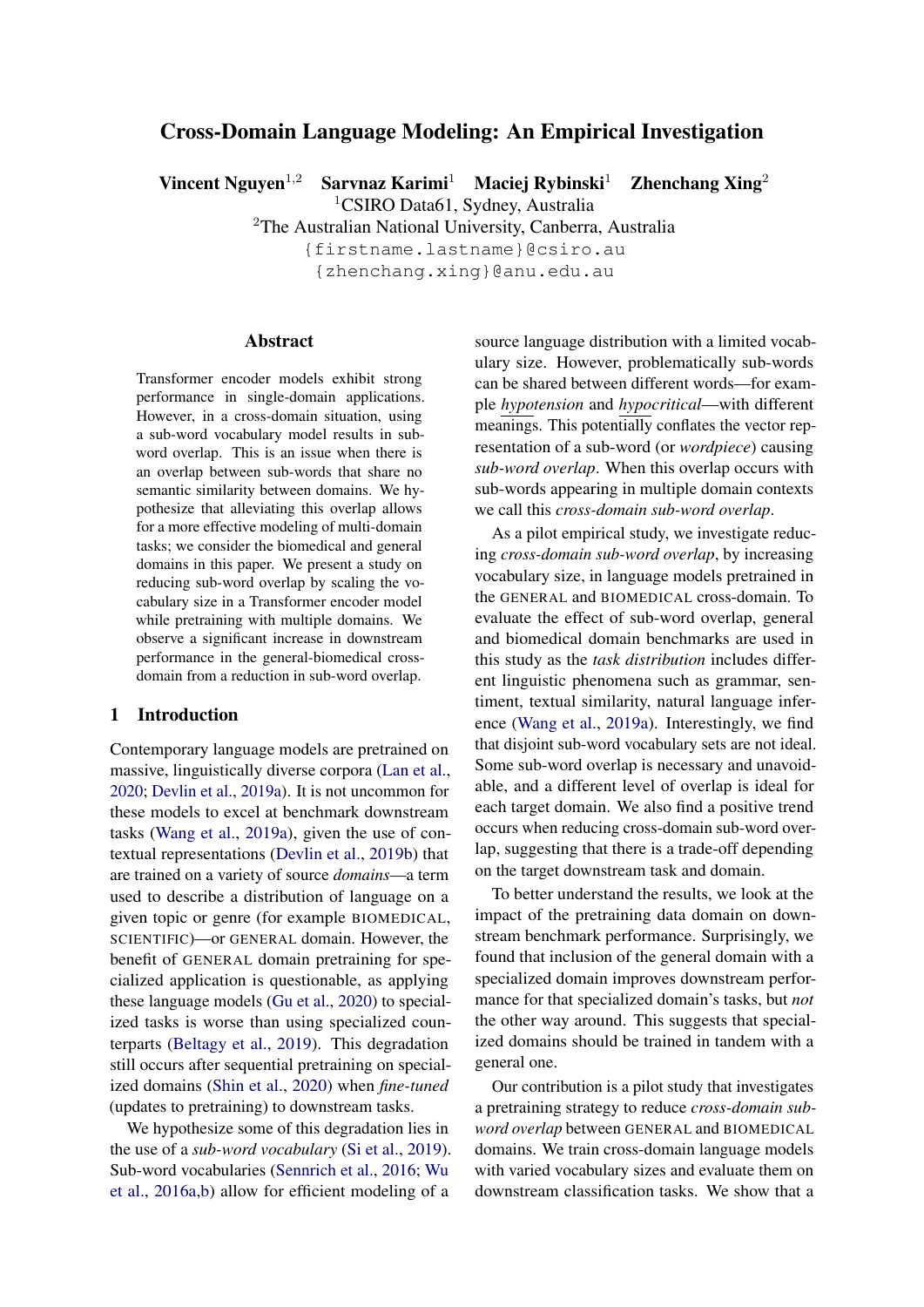significant improvement can be achieved on two benchmark datasets ([\(Wang et al.,](#page-6-0) [2019a\)](#page-6-0), [\(Peng](#page-5-7) [et al.,](#page-5-7) [2019\)](#page-5-7)) when reducing overlap. Further experiments point to the importance of selecting appropriate pretraining data for specialized domains.

## 2 Related Work

We discuss strategies from the literature to adapt the GENERAL domain language model, in particular a Transformer [\(Vaswani et al.,](#page-6-3) [2017\)](#page-6-3) encoder [\(Devlin](#page-5-2) [et al.,](#page-5-2) [2019b\)](#page-5-2), to a specialized domain.

Domain-specific pretraining Many studies have adapted BERT, a popular Transformer encoder, to a specialized domain. However, as BERT was pretrained with a general domain sub-word vocabulary and trained on general domain data (BookCorpus and Wikipedia), domain adaptation is needed. For example, in the BIOMEDICAL domain, BioBERT [\(Lee et al.,](#page-5-8) [2019\)](#page-5-8) benefited from additional pretraining of the pretrained BERT model on academic biomedical corpora (PubMed Open Access and MEDLINE), showing a marked improvement on downstream biomedical tasks. DAPT [\(Gururangan et al.,](#page-5-9) [2020\)](#page-5-9) showed similar improvements.

However, BioBERT's approach was less effective in clinical applications; thus, Clinical-BERT [\(Alsentzer et al.,](#page-4-1) [2019\)](#page-4-1) was trained on domain-specific clinical corpora to improve upon downstream clinical tasks. Similarly, Blue-BERT [\(Peng et al.,](#page-5-7) [2019\)](#page-5-7) was pretrained on a combination of domain-specific data, including PubMed abstracts and clinical notes. However, these approaches were only specialized for narrow task distributions rather than the entire BIOMEDI-CAL domain [\(Nguyen et al.,](#page-5-10) [2019\)](#page-5-10) and were trained sequentially (general to biomedical) rather than combined initially, which may suffer from effects such as catastrophic forgetting [\(McCloskey and](#page-5-11) [Cohen,](#page-5-11) [1989\)](#page-5-11).

Vocabulary Insertion Other studies considered extending a Transformer-based model's vocabulary without repeating the expensive pretraining step. In particular, one study replaced unused vocabulary elements with medical suffixes and prefixes [\(Nguyen](#page-5-10) [et al.,](#page-5-10) [2019\)](#page-5-10). Additional pretraining steps were used so that the model learned the new vocabulary. They found that vocabulary insertion did not help as much as an increase in pretraining data. A similar observation is found by [Shin et al.](#page-5-4) [\(2020\)](#page-5-4)

and [Beltagy et al.](#page-4-0) [\(2019\)](#page-4-0). However, another study using a domain-specific tokenizer for vocabulary insertion [\(Tai,](#page-5-12) [2019\)](#page-5-12) found improvements in the German legal domain. However, improvements from vocabulary insertion are minimal, as there is still an interaction between the original vocabulary embeddings and the embeddings added during the fine-tuning step, resulting in sub-word overlap.

[Wang et al.](#page-6-4) [\(2019b\)](#page-6-4) proposes an enrichment of the BERT vocabulary by using embeddings from other models and learns a projection to the BERT embedding space in a multilingual setting. exBERT [\(Tai et al.,](#page-6-5) [2020\)](#page-6-5) extends the embedding dimension with domain-specific vocabulary. The model's original weights and embeddings are frozen during extended vocabulary training. Within the same class of approaces, [\(Poerner et al.,](#page-5-13) [2020\)](#page-5-13) propose a method where general domain embeddings are aligned with target-domain-specific word2vec embeddings. However, vocabulary insertion approaches circumvent the pretraining stage with domain-specific data which may potentially be more important than a vocabulary change [\(Shin](#page-5-4) [et al.,](#page-5-4) [2020\)](#page-5-4).

Domain-specific vocabulary pretraining An extension to these methods is to pretrain on a target domain corpus with a custom vocabulary. SciB-ERT [\(Beltagy et al.,](#page-4-0) [2019\)](#page-4-0) showed that pretraining from scratch with a domain-specific vocabulary is better than a general-purpose vocabulary despite having fewer combined pretraining examples. Similarly, BioMegatron [\(Shin et al.,](#page-5-4) [2020\)](#page-5-4) showed that a larger custom vocabulary is useful for biomedical named entity recognition tasks and that a domainspecific vocabulary is more valuable than a larger model. They also show that a larger vocabulary size caused a reduction in over-segmentation, a problem that occurs when using a general vocabulary on specialized tasks [\(Chalkidis et al.,](#page-4-2) [2020\)](#page-4-2) that increases sub-word overlap.

Our work is a pilot study that extends upon domain-specific vocabulary pretraining to investigate cross-domain sub-word modeling. We pretrain models with varying vocabulary sizes to reduce sub-word overlap. In particular, we focus on cross-domain pretraining, which was previously unexplored in vocabulary experiments.

#### 3 Datasets and Tasks

We use the combined English snapshot of Wikipedia (a proxy for the general domain) and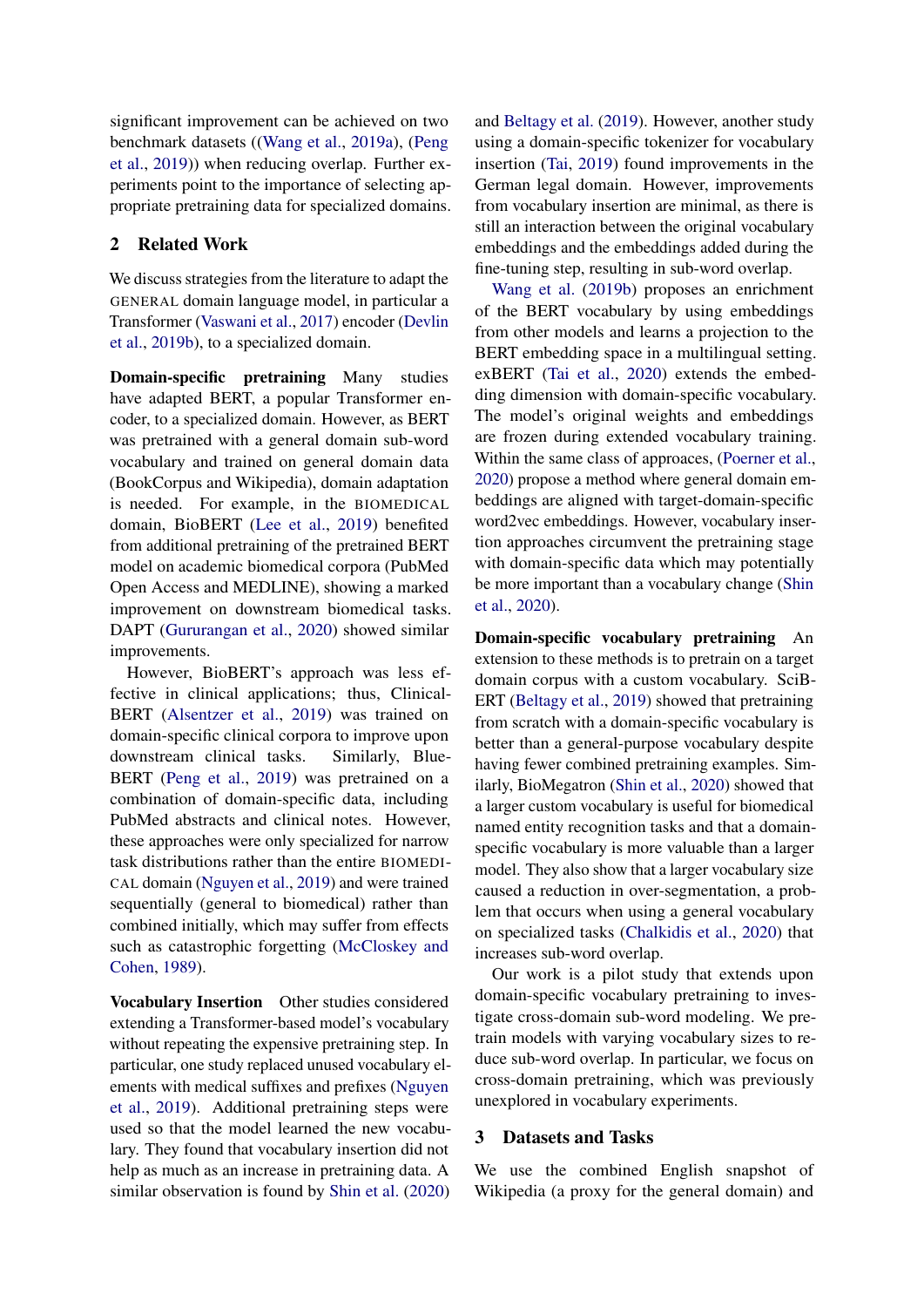PubMed Open Access Full-Text corpora (biomedical domain) taken on the 1st of April 2020 for pretraining the language models and tokenizers. The PubMed corpus, consisting of 8.3 billion tokens, is preprocessed to remove references, while the Wikipedia corpus, consisting of 2.0 billion tokens, is extracted and cleaned with *wikiextractor* [\(At](#page-4-3)[tardi,](#page-4-3) [2015\)](#page-4-3). We use this pretraining data combination as a cross-domain proxy of the GENERAL and BIOMEDICAL domain. We use the training and validation sets of the GLUE benchmark [\(Wang et al.,](#page-6-0) [2019a\)](#page-6-0) to fine-tune our models for general domain benchmarking. Likewise, we use the publicly available subset of the BLUE tasks collection for the biomedical domain [\(Peng et al.,](#page-5-7) [2019\)](#page-5-7).

### 4 Experiments

We perform pretraining with a cross-domain corpus with the ALBERT model, which results in a high degree of cross-domain sub-word overlap. In addition, we experiment with models that have different vocabulary sizes (5000 to 100,000), each with a varying degree of sub-word overlap during pretraining. In Transformer models, the embedding dimension is coupled with the model's hidden dimension, causing the vocabulary size to control the model size—a larger vocabulary size exponentially increases the model's size. To remedy this, we use the ALBERT model [\(Lan et al.,](#page-5-0) [2020\)](#page-5-0), which projects the embedding dimension to a latent vocabulary dimension before projecting it to the model's hidden dimension. This projection allows scaling of the vocabulary size without significantly impacting the model's size.

Task performance and vocabulary size After pretraining, for each vocabulary size, we then evaluate our language models on downstream BLUE and GLUE benchmark datasets to determine how downstream performance is affected by the amount of sub-word overlap.

Determining Sub-word Overlap To determine the amount of sub-word overlap in relation to vocabulary size, we tokenize each general domain and biomedical task in GLUE and BLUE for each vocabulary size and compute the Jaccard index [\(Jac](#page-5-14)[card,](#page-5-14) [1912\)](#page-5-14). The GLUE and BLUE tasks, are used as a cross-domain proxy between the GENERAL and BIOMEDICAL domains.

Experimental Setup For each model (vocabulary size  $|V|$ ), we train a separate tokenizer using

Byte-Pair Encoding [\(Sennrich et al.,](#page-5-6) [2016\)](#page-5-6). We use masked language modeling to train the largest model,  $ALBERT_{|V=100,000|}$ , on the combined corpora of Wikipedia and PubMed for two weeks using four V100 GPUs with an effective batch size of 256. We use the LAMB [\(You et al.,](#page-6-6) [2020\)](#page-6-6) optimizer and a maximum model sequence length of 512. All other hyperparameters are left as default, as described by [Lan et al.](#page-5-0) [\(2020\)](#page-5-0). For each model, we select the checkpoint such that validation performance (perplexity) is equal for all models. We then evaluate each model on both general domain and biomedical benchmark tasks. Specifically, we fine-tune each model for a maximum of 15 epochs for all the biomedical tasks, taking the best model on the validation set for inference over the test set. For the general domain tasks, to reduce overfitting (false convergence), we train each task for five epochs and report the validation performance as the test set labels are not publicly available.

However, scaling vocabulary size itself can lead to performance increases [\(Shin et al.,](#page-5-4) [2020\)](#page-5-4). Hence, we use the checkpoint where validation performance for masked language modeling is equal across all models; meaning that all models have similar capacity for language modeling with the only difference being vocabulary size during downstream updates via fine-tuning. The increase in parameter count due to vocabulary embeddings is negligible as the embeddings are all projected into the same sized latent dimension before being used by the model.

The classification layer used is created for each individual task and is not shared by any model. We use the default classification layer, with the correct label output layer as provided by the huggingface library [\(Wolf et al.,](#page-6-7) [2019\)](#page-6-7).

<span id="page-2-0"></span>

| V      | CoLA | <b>MNLI</b> | <b>MRPC</b> | ONLI | <b>OOP</b> | <b>RTE</b> | $SST-2$ | STS-B | <b>WNLI</b> |
|--------|------|-------------|-------------|------|------------|------------|---------|-------|-------------|
| 5000   | 13.7 | 64.9        | 79.6        | 64.3 | 75.7       | 56.7       | 78.0    | 17.7  | 53.5        |
| 10000  | 12.8 | 70.1        | 79.3        | 67.4 | 79.9       | 51.3       | 80.5    | 19.9  | 33.8        |
| 20000  | 9.30 | 70.8        | 78.6        | 78.8 | 81.5       | 51.6       | 83.4    | 61.0  | 46.5        |
| 30000  | 20.7 | 70.6        | 78.4        | 78.8 | 81.3       | 54.9       | 83.1    | 63.7  | 56.3        |
| 40000  | 14.8 | 71.2        | 80.9        | 78.7 | 80.0       | 54.5       | 82.3    | 21.3  | 43.7        |
| 50000  | 15.3 | 71.1        | 79.2        | 79.5 | 80.9       | 54.5       | 83.4    | 28.9  | 46.5        |
| 60000  | 16.9 | 71.4        | 77.3        | 79.6 | 80.3       | 53.1       | 82.1    | 25.6  | 42.3        |
| 70000  | 17.4 | 71.0        | 79.3        | 78.8 | 79.7       | 55.6       | 85.7    | 26.9  | 36.6        |
| 80000  | 17.3 | 71.0        | 80.3        | 79.0 | 81.3       | 53.8       | 84.8    | 31.0  | 56.3        |
| 90000  | 21.2 | 71.1        | 80.1        | 79.6 | 81.2       | 50.2       | 84.3    | 25.8  | 56.3        |
| 100000 | 21.9 | 71.3        | 79.0        | 79.0 | 80.4       | 52.4       | 83.7    | 34.5  | 46.5        |

Table 1: Evaluation of the general domain tasks against varied  $|V|$  of the ALBERT model.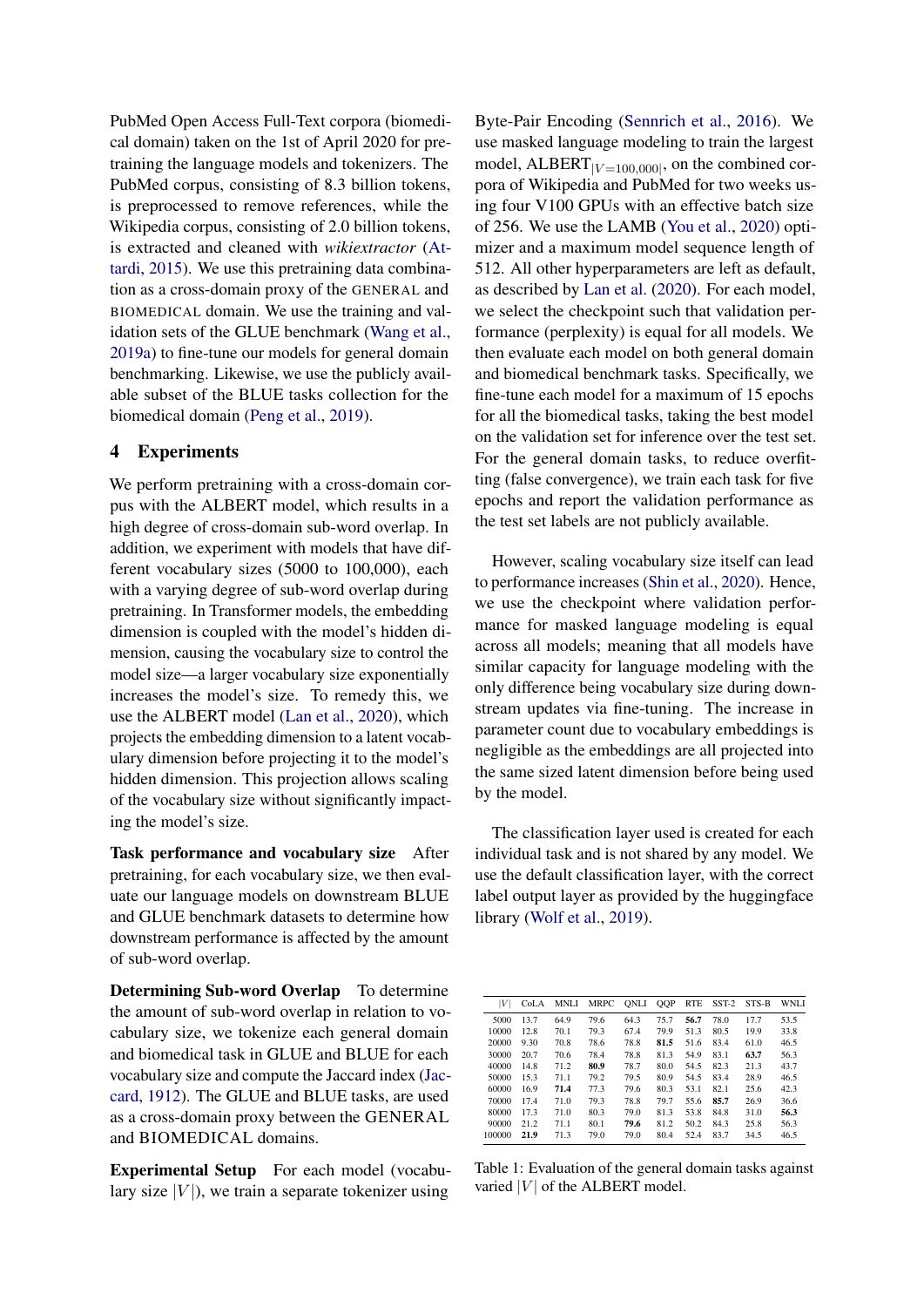<span id="page-3-1"></span>

| V      | Jaccard Index | Num. Overlaps | Num. Overlaps/ $ V $ | V<br>in use |
|--------|---------------|---------------|----------------------|-------------|
| 5000   | 94.6          | 4710          | 94.2%                | 99.5%       |
| 10000  | 87.8          | 8730          | 87.3%                | 99.5%       |
| 20000  | 73.8          | 14600         | 73.0%                | 99.0%       |
| 30000  | 62.8          | 18480         | 61.6%                | 98.2%       |
| 40000  | 54.6          | 21200         | 53.0%                | 97.1%       |
| 50000  | 48.2          | 23100         | 46.2%                | 95.8%       |
| 60000  | 43.0          | 24360         | 40.6%                | 94.4%       |
| 70000  | 38.9          | 25200         | 36.0%                | 92.7%       |
| 80000  | 35.6          | 25840         | 32.3%                | 90.8%       |
| 90000  | 32.8          | 26280         | 29.2%                | 89.1%       |
| 100000 | 30.4          | 26600         | 26.6%                | 87.3%       |

Table 2: Jaccard Index and overlap proportion for varying vocabulary sizes.

## 5 Results and Discussion

We trained masked language models of varying vocabulary sizes, each with its own degree of subword overlap and evaluate on downstream general and biomedical language understanding benchmarks. We found that cross-domain sub-word overlap reduction benefited the cross-domain between the general (Table [1\)](#page-2-0) and biomedical domain (Figure [1\)](#page-3-0) as sub-word overlap decreased (Table [2\)](#page-3-1).

In terms of sub-word overlap, we find that the Jaccard index decreases sharply with vocabulary size (Table [2\)](#page-3-1), indicating that biomedical and general domain tasks share common elements. This overlap decreases rapidly, especially at larger vocabularies (26.6% overlap at  $|V| = 100,000$ ). A similar overlap percentage is reported by [Beltagy](#page-4-0) [et al.](#page-4-0) [\(2019\)](#page-4-0) when measuring overlap between scientific and general domain vocabulary.

We also report the sub-word overlap proportional to vocabulary size (Table [2\)](#page-3-1) and observe that it also falls sharply in a similar pattern. Although subword overlap proportion decreases, at least 87.3% of the vocabulary is still used, meaning vocabulary elements are not underused. Generally, reducing the overlap from approximately 60% Jaccard Index  $(|V| < 30000)$  to 40%  $(|V| \ge 70000)$  increases effectiveness in the biomedical domain while producing small improvements in the general domain

<span id="page-3-2"></span>

| <b>Benchmark</b>     | <b>Pretraining Corpora</b>    | <b>Effectiveness</b>                |
|----------------------|-------------------------------|-------------------------------------|
| <b>BLUE</b><br>(F1)  | Wiki<br>PubMed<br>PubMed+Wiki | 0.6973<br>0.6706<br>$0.7186\dagger$ |
| <b>GLUE</b><br>(Acc) | Wiki<br>PubMed<br>PubMed+Wiki | 0.7090<br>0.7060<br>0.6906          |

Table 3: Pretraining data selection and downstream benchmark performance. BLUE is measured in terms of F1-score, while GLUE is measured in Accuracy. The BLUE benchmarks have a confidence interval higher than 0.95 using a sign test.

<span id="page-3-3"></span>

| Domain            | Task          | S    | L                | $L-S$   |
|-------------------|---------------|------|------------------|---------|
|                   | CoLA          | 14.3 | 14.7             | $+0.40$ |
|                   | <b>MNLI</b>   | 69.5 | $71.1^{\dagger}$ | $+1.60$ |
|                   | <b>MRPC</b>   | 79.4 | 79.6             | $+0.20$ |
|                   | <b>ONLI</b>   | 73.6 | 79.3             | $+5.70$ |
| General Domain    | QQP           | 79.7 | 80.6             | $+0.90$ |
|                   | <b>RTE</b>    | 53.8 | 53.5             | $-0.50$ |
|                   | $SST-2$       | 81.5 | $84.0^{\dagger}$ | $+2.50$ |
|                   | STS-B         | 36.7 | 28.8             | $-7.90$ |
|                   | <b>WNLI</b>   | 46.8 | 47.5             | $+0.70$ |
|                   | biosses       | 13.6 | 19.0             | $+5.40$ |
|                   | chemprot      | 59.4 | 65.2             | $+5.80$ |
| <b>Biomedical</b> | DDI           | 66.9 | $71.2^{\dagger}$ | $+4.30$ |
|                   | $H_0C$        | 81.4 | 82.1             | $+0.70$ |
|                   | <b>MedNLI</b> | 67.6 | $70.2^{\dagger}$ | $+2.60$ |

Table 4: Performance of vocabulary sizes larger (L) than 50,000, and vocabulary sizes smaller (S) than 50,000 on language understanding general (GLUE) and biomedical (BLUE) tasks. An independent t-test is used to calculate statistical significance ( $P < 0.05$ ) denoted by †. Metrics are given in Appendix [8.2.](#page-7-0)

.

<span id="page-3-0"></span>

Figure 1: Evaluation of the biomedical tasks against varied  $|V|$ . A bold blue circle indicates the peak of the curve.

(Table [1\)](#page-2-0). This indicates that reducing sub-word overlap does not reduce vocabulary usage and that downstream fine-tuning with a larger vocabulary size alleviates overlap and improves performance.

However, we find that few tasks perform best with a maximal separation of the biomedical and general domain vocabulary, with the only tasks performing well are CoLA (grammar detection), MedNLI (inference classification) and DDI (relation extraction). This suggests that a degree of overlap in a cross-domain is beneficial and that these domains share similarities. This shared similarity is also observed by [Toews and Holland](#page-6-8) [\(2019\)](#page-6-8).

BLUE tasks seem to benefit from a larger separation of vocabularies, as suggested by an improved F1-score with increased vocabulary size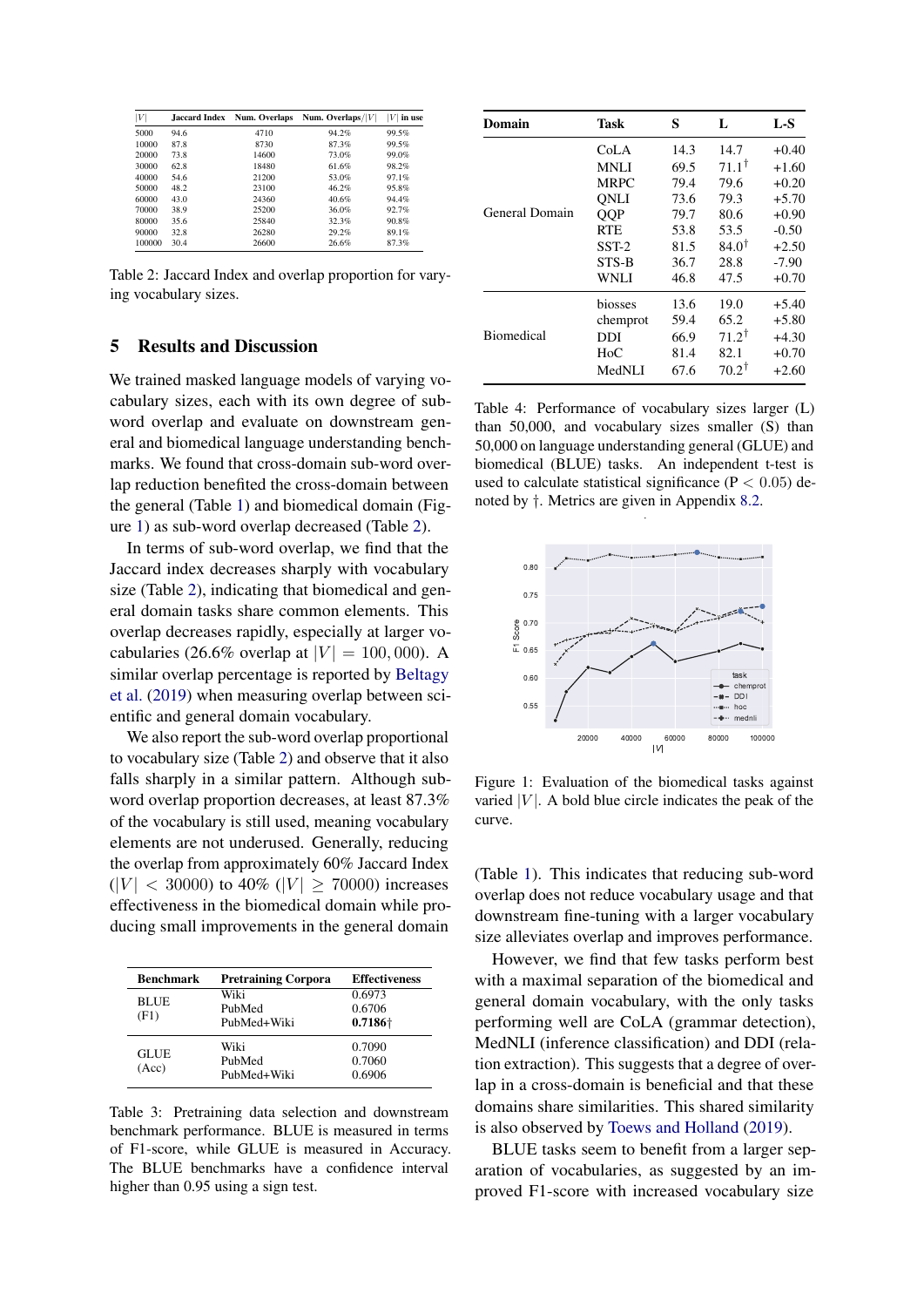$(|V|)$  in Figure [1.](#page-3-0) However, this benefit is less significant for GLUE tasks, as validation model selection (used in BLUE) could not be applied.

We find that GLUE results are worse when using combined (PubMed+Wiki) rather than individual pretraining corpora (see Table [3\)](#page-3-2), while interestingly, the opposite appears to be true for BLUE. However, both benchmarks together show that the pretraining data and a larger vocabulary size helps in a cross-domain setting. Though it does not significantly *hurt* performance in the general domain, it significantly *improves* performance in the biomedical domain. Interestingly, pretraining with PubMed alone performed worse than pretraining with the Wikipedia corpus. A detailed table of results can be found in Appendix [5.](#page-7-1)

We observe that inference tasks fared better with a larger vocabulary (Table [4\)](#page-3-3), indicating that inference tasks are more affected by sub-word overlap. For textual entailment (RTE) and paraphrase detection (QQP), larger  $|V|$  had no positive effect. For SST-B (Textual Similarity) the model overfits as data size is small compared to the other tasks. Furthermore, while the default  $|V|$  in transformers is 30,000, only a few tasks perform well at this size, suggesting that  $|V|$  is an important consideration during pretraining depending on downstream task.

## 6 Limitations

This study only considers the biomedical and general domains; we hypothesize these principles can be applied to other domains, such as multilingual machine translation. One particular observation relevant to our setup is that the general domain corpus is smaller than that of the target domain, which should also be considered when extrapolating our findings. Another limitation is that training of the language models was not performed to completion. However, language modeling effectiveness was fixed for a fair comparison. These limitations will be explored in future work.

We are also aware that the fixed perplexity does not fully disentangle the impacts of vocabulary overlap and vocabulary size on the downstream effectiveness. We plan to extend our study with further experiments to ensure the robustness of results presented here.

### 7 Conclusions

When applying general domain Transformer language models to specialized ones, the use of subword modeling results causes sub-word overlap leading to decreased performance. We showed that increasing the vocabulary size of the model alleviates this performance penalty and improves downstream task performance on GENERAL and BIOMEDICAL benchmarks. Furthermore, we show that specialized domains improve significantly from a combination of specialized and general domain pretraining data. Our work is a pilot study into improving downstream performance on specialized domains with potential application in crossdomain tasks. In the future, we would extend this study to other applications such as machine translation and cross-lingual language modeling.

#### Acknowledgements

Vincent is supported by the Australian Research Training Program and the CSIRO Research Office Postgraduate Scholarship. This work is funded by the CSIRO Precision Health Future Science Platform.

### References

- <span id="page-4-1"></span>Emily Alsentzer, John Murphy, William Boag, Wei-Hung Weng, Di Jindi, Tristan Naumann, and Matthew McDermott. 2019. [Publicly available clini](https://doi.org/10.18653/v1/W19-1909)[cal BERT embeddings.](https://doi.org/10.18653/v1/W19-1909) In *Proceedings of the 2nd Clinical Natural Language Processing Workshop*, pages 72–78, Minneapolis, Minnesota, USA. Association for Computational Linguistics.
- <span id="page-4-3"></span>Giusepppe Attardi. 2015. Wikiextractor. [https : / /](https://github.com/attardi/wikiextractor) [github.com/attardi/wikiextractor](https://github.com/attardi/wikiextractor).
- <span id="page-4-4"></span>Simon Baker, Ilona Silins, Yufan Guo, Imran Ali, Johan Högberg, Ulla Stenius, and Anna Korhonen. 2015. [Automatic semantic classification of scien](https://doi.org/10.1093/bioinformatics/btv585)[tific literature according to the hallmarks of cancer.](https://doi.org/10.1093/bioinformatics/btv585) *Bioinformatics*, 32(3):432–440.
- <span id="page-4-0"></span>Iz Beltagy, Kyle Lo, and Arman Cohan. 2019. [SciB-](https://doi.org/10.18653/v1/D19-1371)[ERT: A pretrained language model for scientific text.](https://doi.org/10.18653/v1/D19-1371) In *Proceedings of the 2019 Conference on Empirical Methods in Natural Language Processing and the 9th International Joint Conference on Natural Language Processing (EMNLP-IJCNLP)*, pages 3606– 3611, Hong Kong, China. Association for Computational Linguistics.
- <span id="page-4-2"></span>Ilias Chalkidis, Manos Fergadiotis, Sotiris Kotitsas, Prodromos Malakasiotis, Nikolaos Aletras, and Ion Androutsopoulos. 2020. [An empirical study on](https://doi.org/10.18653/v1/2020.emnlp-main.607) [large-scale multi-label text classification including](https://doi.org/10.18653/v1/2020.emnlp-main.607) [few and zero-shot labels.](https://doi.org/10.18653/v1/2020.emnlp-main.607) In *Proceedings of the 2020 Conference on Empirical Methods in Natural Language Processing*, pages 7503–7515, Online.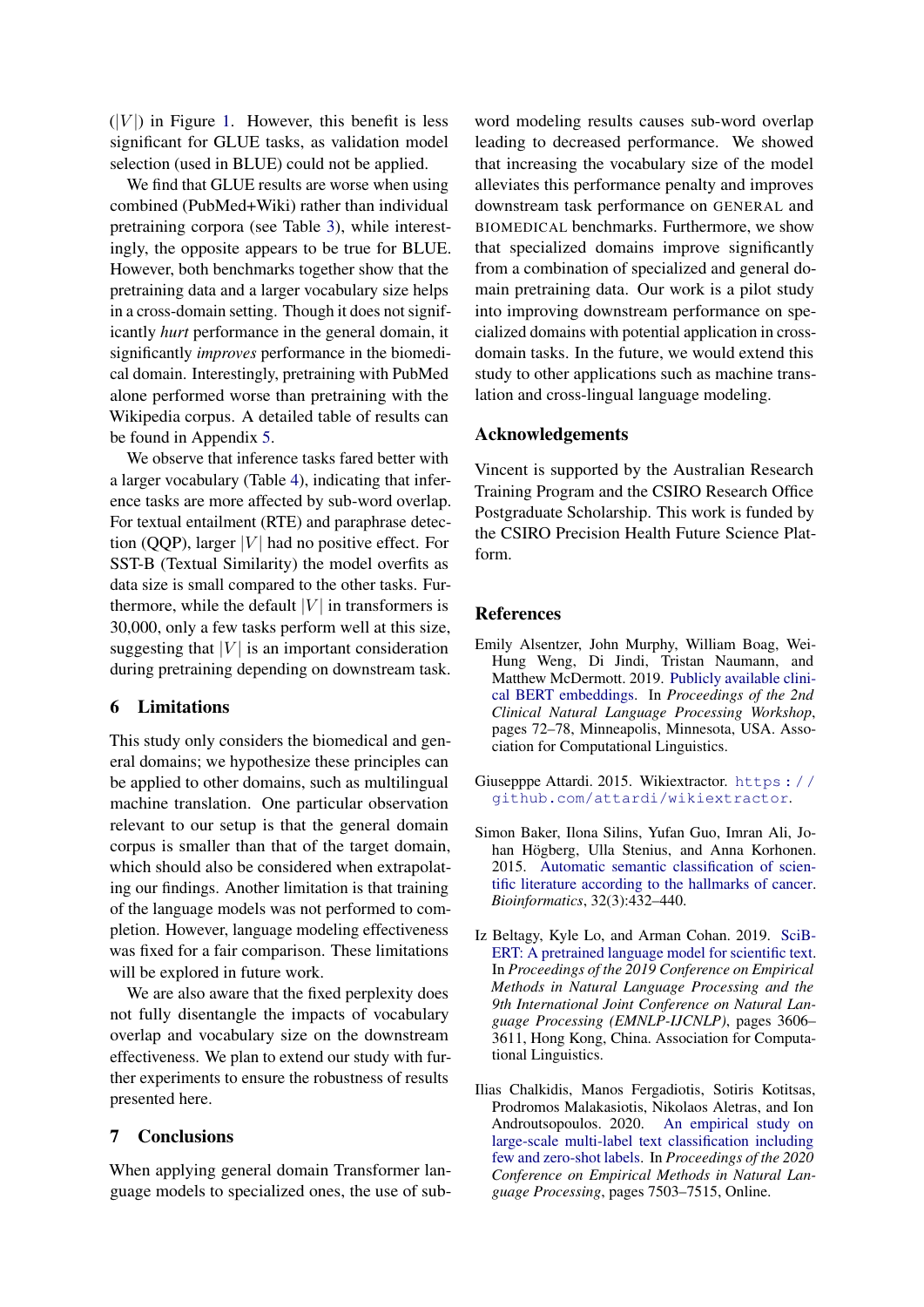- <span id="page-5-1"></span>Jacob Devlin, Ming-Wei Chang, Kenton Lee, and Kristina Toutanova. 2019a. [BERT: Pre-training of](https://doi.org/10.18653/v1/N19-1423) [deep bidirectional transformers for language under](https://doi.org/10.18653/v1/N19-1423)[standing.](https://doi.org/10.18653/v1/N19-1423) In *Proceedings of the 2019 Conference of the North American Chapter of the Association for Computational Linguistics: Human Language Technologies, Volume 1 (Long and Short Papers)*, pages 4171–4186, Minneapolis, Minnesota. Association for Computational Linguistics.
- <span id="page-5-2"></span>Jacob Devlin, Ming-Wei Chang, Kenton Lee, and Kristina Toutanova. 2019b. [BERT: Pre-training of](https://www.aclweb.org/anthology/N19-1423.pdf) [Deep Bidirectional Transformers for Language Un](https://www.aclweb.org/anthology/N19-1423.pdf)[derstanding.](https://www.aclweb.org/anthology/N19-1423.pdf) In *NAACL-HLT*, pages 4171–4186, Minneapolis, MN.
- <span id="page-5-15"></span>Alvar EllegaRd. 1960. [Estimating vocabulary size.](https://doi.org/10.1080/00437956.1960.11659728) 16:219–244.
- <span id="page-5-3"></span>Yu Gu, Robert Tinn, Hao Cheng, Michael Lucas, Naoto Usuyama, Xiaodong Liu, Tristan Naumann, Jianfeng Gao, and Hoifung Poon. 2020. [Domain](http://arxiv.org/abs/2007.15779)[specific language model pretraining for biomedical](http://arxiv.org/abs/2007.15779) [natural language processing.](http://arxiv.org/abs/2007.15779) *Computing Research Repository*.
- <span id="page-5-9"></span>Suchin Gururangan, Ana Marasović, Swabha Swayamdipta, Kyle Lo, Iz Beltagy, Doug Downey, and Noah A. Smith. 2020. [Don't stop pretraining:](https://doi.org/10.18653/v1/2020.acl-main.740) [Adapt language models to domains and tasks.](https://doi.org/10.18653/v1/2020.acl-main.740) In *Proceedings of the 58th Annual Meeting of the Association for Computational Linguistics*, pages 8342–8360, Online.
- <span id="page-5-16"></span>María Herrero-Zazo, Isabel Segura-Bedmar, Paloma Martínez, and Thierry Declerck. 2013. [The ddi](https://doi.org/https://doi.org/10.1016/j.jbi.2013.07.011) [corpus: An annotated corpus with pharmacological](https://doi.org/https://doi.org/10.1016/j.jbi.2013.07.011) [substances and drug–drug interactions.](https://doi.org/https://doi.org/10.1016/j.jbi.2013.07.011) *Journal of Biomedical Informatics*, 46(5):914 – 920.
- <span id="page-5-14"></span>Paul Jaccard. 1912. [The distribution of the flora in the](https://nph.onlinelibrary.wiley.com/doi/abs/10.1111/j.1469-8137.1912.tb05611.x) [alpine zone.1.](https://nph.onlinelibrary.wiley.com/doi/abs/10.1111/j.1469-8137.1912.tb05611.x) *New Phytologist*, 11:37–50.
- <span id="page-5-18"></span>Alistair Johnson, Tom Pollard, Lu Shen, Li-wei Lehman, Mengling Feng, Mohammad Ghassemi, Benjamin Moody, Peter Szolovits, Anthony Celi, and Roger Mark. 2016a. [MIMIC-III, a freely ac](https://doi.org/10.1038/sdata.2016.35)[cessible critical care database.](https://doi.org/10.1038/sdata.2016.35) *Scientific Data*, 3:160035.
- <span id="page-5-19"></span>Alistair EW Johnson, Tom J Pollard, Lu Shen, H Lehman Li-wei, Mengling Feng, Mohammad Ghassemi, Benjamin Moody, Peter Szolovits, Leo Anthony Celi, and Roger G Mark. 2016b. [Mimic-iii, a freely accessible critical care database.](https://www.nature.com/articles/sdata201635) *Scientific data*, 3:160035.
- <span id="page-5-17"></span>Martin Krallinger, O. Rabal, S. A. Akhondi, M. Pérez, J. Santamaría, Gael Pérez Rodríguez, G. Tsatsaronis, Ander Intxaurrondo, J. A. López, Umesh Nandal, E. V. Buel, A. Chandrasekhar, Marleen Rodenburg, A.G Lægreid, Marius A. Doornenbal, J. Oyarzábal, A. Lourenço, and A. Valencia. 2017. [Overview of](https://biocreative.bioinformatics.udel.edu/media/store/files/2017/chemprot_overview_v03.pdf) [the biocreative vi chemical-protein interaction track.](https://biocreative.bioinformatics.udel.edu/media/store/files/2017/chemprot_overview_v03.pdf) In *Proceedings of BioCreative*, pages 141–146.
- <span id="page-5-0"></span>Zhenzhong Lan, Mingda Chen, Sebastian Goodman, Kevin Gimpel, Piyush Sharma, and Radu Soricut. 2020. [ALBERT: A Lite BERT for Self-supervised](https://arxiv.org/pdf/1909.11942) [Learning of Language Representations.](https://arxiv.org/pdf/1909.11942) In *Proceedings of the 8th International Conference on Learning Representations*.
- <span id="page-5-8"></span>Jinhyuk Lee, Wonjin Yoon, Sungdong Kim, Donghyeon Kim, Sunkyu Kim, Chan Ho So, and Jaewoo Kang. 2019. [BioBERT: A pre](https://arxiv.org/abs/1901.08746)[trained biomedical language representation model](https://arxiv.org/abs/1901.08746) [for biomedical text mining.](https://arxiv.org/abs/1901.08746) *Bioinformatics*, 36(4):1234–1240.
- <span id="page-5-11"></span>Michael McCloskey and Neal J. Cohen. 1989. [Catas](https://doi.org/https://doi.org/10.1016/S0079-7421(08)60536-8)[trophic interference in connectionist networks: The](https://doi.org/https://doi.org/10.1016/S0079-7421(08)60536-8) [sequential learning problem.](https://doi.org/https://doi.org/10.1016/S0079-7421(08)60536-8) volume 24 of *Psychology of Learning and Motivation*, pages 109–165. Academic Press.
- <span id="page-5-10"></span>Vincent Nguyen, Sarvnaz Karimi, and Zhenchang Xing. 2019. [Investigating the effect of lexical seg](https://www.aclweb.org/anthology/U19-1022)[mentation in transformer-based models on medical](https://www.aclweb.org/anthology/U19-1022) [datasets.](https://www.aclweb.org/anthology/U19-1022) In *Proceedings of the 17th Annual Workshop of the Australasian Language Technology Association*, pages 165–171, Sydney, Australia. Australasian Language Technology Association.
- <span id="page-5-7"></span>Yifan Peng, Shankai Yan, and Zhiyong Lu. 2019. [Transfer learning in biomedical natural language](https://arxiv.org/pdf/1906.05474) [processing: An evaluation of BERT and ELMo on](https://arxiv.org/pdf/1906.05474) [ten benchmarking datasets.](https://arxiv.org/pdf/1906.05474) In *Proceedings of the Workshop on Biomedical Natural Language Processing*, pages 58–65, Florence, Italy.
- <span id="page-5-13"></span>Nina Poerner, Ulli Waltinger, and Hinrich Schütze. 2020. [Inexpensive domain adaptation of pretrained](https://doi.org/10.18653/v1/2020.findings-emnlp.134) [language models: Case studies on biomedical NER](https://doi.org/10.18653/v1/2020.findings-emnlp.134) [and covid-19 QA.](https://doi.org/10.18653/v1/2020.findings-emnlp.134) In *Findings of the Association for Computational Linguistics: EMNLP 2020*, pages 1482–1490, Online. Association for Computational Linguistics.
- <span id="page-5-6"></span>Rico Sennrich, Barry Haddow, and Alexandra Birch. 2016. [Neural machine translation of rare words with](https://doi.org/10.18653/v1/P16-1162) [subword units.](https://doi.org/10.18653/v1/P16-1162) In *Proceedings of the 54th Annual Meeting of the Association for Computational Linguistics (Volume 1: Long Papers)*, pages 1715–1725, Berlin, Germany.
- <span id="page-5-4"></span>Hoo-Chang Shin, Yang Zhang, Evelina Bakhturina, Raul Puri, Mostofa Patwary, Mohammad Shoeybi, and Raghav Mani. 2020. [BioMegatron: Larger](https://doi.org/10.18653/v1/2020.emnlp-main.379) [biomedical domain language model.](https://doi.org/10.18653/v1/2020.emnlp-main.379) In *Proceedings of the 2020 Conference on Empirical Methods in Natural Language Processing (EMNLP)*, pages 4700–4706, Online.
- <span id="page-5-5"></span>Yuqi Si, J. Wang, H. Xu, and Kirk Roberts. 2019. [En](https://arxiv.org/pdf/1902.08691.pdf)[hancing clinical concept extraction with contextual](https://arxiv.org/pdf/1902.08691.pdf) [embedding.](https://arxiv.org/pdf/1902.08691.pdf) *Journal of the American Medical Informatics Association : JAMIA*.
- <span id="page-5-12"></span>Chin Man Yeung Tai. 2019. [Effects of inserting do](https://essay.utwente.nl/80128/)[main vocabulary and fine-tuning bert for german le](https://essay.utwente.nl/80128/)[gal language.](https://essay.utwente.nl/80128/) Master's thesis, University of Twente, Netherlands.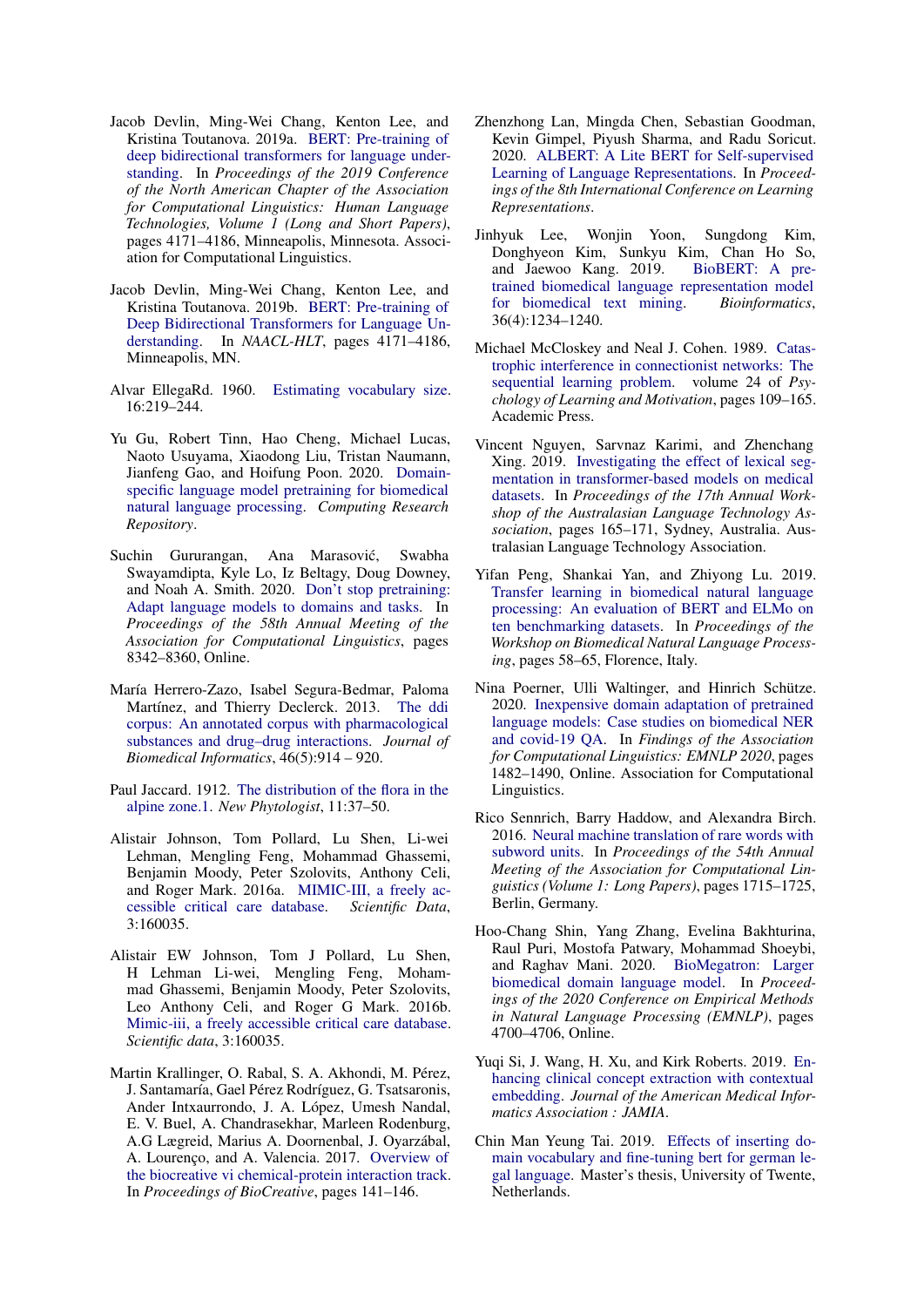- <span id="page-6-5"></span>Wen Tai, H. T. Kung, Xin Dong, Marcus Comiter, and Chang-Fu Kuo. 2020. [exBERT: Extending](https://doi.org/10.18653/v1/2020.findings-emnlp.129) [pre-trained models with domain-specific vocabulary](https://doi.org/10.18653/v1/2020.findings-emnlp.129) [under constrained training resources.](https://doi.org/10.18653/v1/2020.findings-emnlp.129) In *Findings of the Association for Computational Linguistics: EMNLP 2020*, pages 1433–1439, Online. Association for Computational Linguistics.
- <span id="page-6-8"></span>Daniel Toews and Leif Van Holland. 2019. [Deter](http://ceur-ws.org/Vol-2376/NLP4RE19_paper02.pdf)[mining domain-specific differences of polysemous](http://ceur-ws.org/Vol-2376/NLP4RE19_paper02.pdf) [words using context information.](http://ceur-ws.org/Vol-2376/NLP4RE19_paper02.pdf) In *Proceedings of the 25th International Working Conference on Requirement Engineering: Foundation for Software Quality*.
- <span id="page-6-3"></span>Ashish Vaswani, Noam Shazeer, Niki Parmar, Jakob Uszkoreit, Llion Jones, Aidan Gomez, Lukasz Kaiser, and Illia Polosukhin. 2017. [Attention is](http://arxiv.org/abs/1706.03762) [all you need.](http://arxiv.org/abs/1706.03762) *Computing Research Repository*, abs/1706.03762.
- <span id="page-6-0"></span>Alex Wang, Amanpreet Singh, Julian Michael, Felix Hill, Omer Levy, and Samuel R. Bowman. 2019a. [GLUE: A multi-task benchmark and analysis plat](https://arxiv.org/pdf/1804.07461)[form for natural language understanding.](https://arxiv.org/pdf/1804.07461) In *In the Proceedings of International Conference on Learning Representations*, pages 353–355, Brussels, Belgium.
- <span id="page-6-4"></span>Hai Wang, Dian Yu, Kai Sun, Jianshu Chen, and Dong Yu. 2019b. [Improving pre-trained multilin](https://doi.org/10.18653/v1/K19-1030)[gual model with vocabulary expansion.](https://doi.org/10.18653/v1/K19-1030) In *Proceedings of the 23rd Conference on Computational Natural Language Learning (CoNLL)*, pages 316–327, Hong Kong, China. Association for Computational Linguistics.
- <span id="page-6-7"></span>Thomas Wolf, Lysandre Debut, Victor Sanh, Julien Chaumond, Clement Delangue, Anthony Moi, Pierric Cistac, Tim Rault, Rémi Louf, Morgan Funtowicz, and Jamie Brew. 2019. [Huggingface's trans](http://arxiv.org/abs/1910.03771)[formers: State-of-the-art natural language process](http://arxiv.org/abs/1910.03771)[ing.](http://arxiv.org/abs/1910.03771) *Computing Research Repository*.
- <span id="page-6-1"></span>Yonghui Wu, Mike Schuster, Zhifeng Chen, Quoc V. Le, Mohammad Norouzi, Wolfgang Macherey, Maxim Krikun, Yuan Cao, Qin Gao, Klaus Macherey, Jeff Klingner, Apurva Shah, Melvin Johnson, Xiaobing Liu, Łukasz Kaiser, Stephan Gouws, Yoshikiyo Kato, Taku Kudo, Hideto Kazawa, Keith Stevens, George Kurian, Nishant Patil, Wei Wang, Cliff Young, Jason Smith, Jason Riesa, Alex Rudnick, Oriol Vinyals, Greg Corrado, Macduff Hughes, and Jeffrey Dean. 2016a. [Google's Neural Machine Translation Sys](http://arxiv.org/abs/1609.08144)[tem: Bridging the Gap between Human and Ma](http://arxiv.org/abs/1609.08144)[chine Translation.](http://arxiv.org/abs/1609.08144)
- <span id="page-6-2"></span>Yonghui Wu, Mike Schuster, Zhifeng Chen, Quoc V. Le, Mohammad Norouzi, Wolfgang Macherey, Maxim Krikun, Yuan Cao, Qin Gao, Klaus Macherey, Jeff Klingner, Apurva Shah, Melvin Johnson, Xiaobing Liu, Łukasz Kaiser, Stephan Gouws, Yoshikiyo Kato, Taku Kudo, Hideto Kazawa, Keith Stevens, George Kurian, Nishant

Patil, Wei Wang, Cliff Young, Jason Smith, Jason Riesa, Alex Rudnick, Oriol Vinyals, Greg Corrado, Macduff Hughes, and Jeffrey Dean. 2016b. [Google's Neural Machine Translation Sys](http://arxiv.org/abs/1609.08144)[tem: Bridging the Gap between Human and Ma](http://arxiv.org/abs/1609.08144)[chine Translation.](http://arxiv.org/abs/1609.08144) *Computing Research Repository*, page arXiv:1609.08144.

- <span id="page-6-6"></span>Yang You, Jing Li, Sashank Reddi, Jonathan Hseu, Sanjiv Kumar, Srinadh Bhojanapalli, Xiaodan Song, James Demmel, Kurt Keutzer, and Cho-Jui Hsieh. 2020. [Large batch optimization for deep learning:](https://arxiv.org/pdf/1904.00962.pdf) [Training bert in 76 minutes.](https://arxiv.org/pdf/1904.00962.pdf) In *Proceedings of the 7th International Conference on Learning Representations*, Online.
- <span id="page-6-9"></span>George Zipf. 1936. *[The Psychobiology of Language](https://mitpress.mit.edu/books/psycho-biology-language)*. London, Routledge.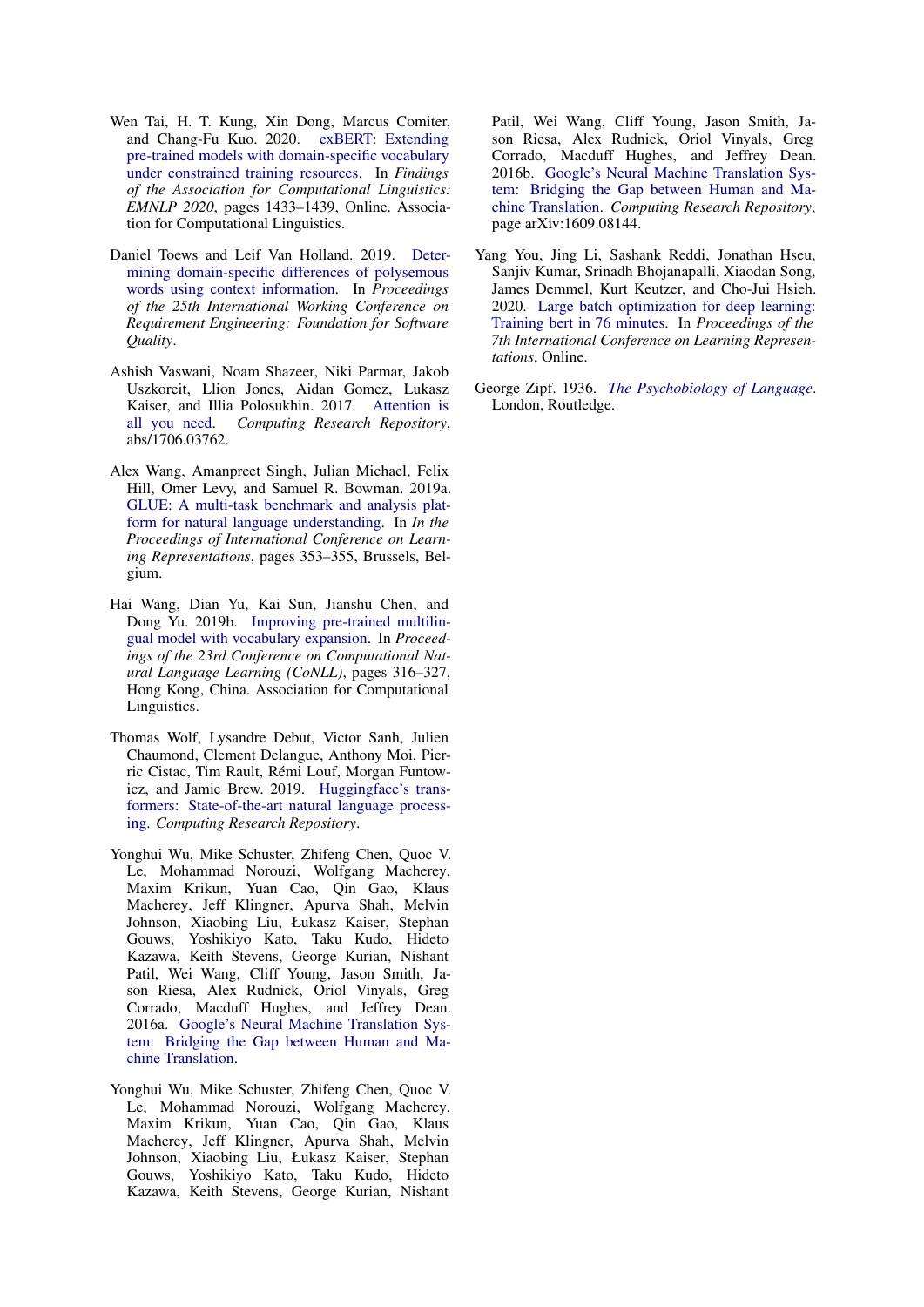<span id="page-7-1"></span>

|             |                  |             | value |
|-------------|------------------|-------------|-------|
| benchmark   | collection       | dataset     |       |
| <b>BLUE</b> | Wikipedia+PubMED | Chemprot    | 60.0  |
|             |                  | <b>DDI</b>  | 72.7  |
|             |                  | $H_0C$      | 83.1  |
|             |                  | MedNLI      | 71.5  |
|             | PubMED           | Chemprot    | 51.7  |
|             |                  | <b>DDI</b>  | 66.3  |
|             |                  | $H_0C$      | 81.7  |
|             |                  | MedNLI      | 68.4  |
|             | Wikipedia        | Chemprot    | 56.6  |
|             |                  | <b>DDI</b>  | 69.3  |
|             |                  | HoC         | 82.0  |
|             |                  | MedNLI      | 70.9  |
| <b>GLUE</b> | Wikipedia+PubMED | <b>MRPC</b> | 66.9  |
|             |                  | <b>ONLI</b> | 81.2  |
|             |                  | QQP         | 85.8  |
|             |                  | <b>RTE</b>  | 52.7  |
|             |                  | $SST-2$     | 84.0  |
|             |                  | <b>WNLI</b> | 43.7  |
|             | PubMED           | <b>MRPC</b> | 65.0  |
|             |                  | ONLI        | 79.7  |
|             |                  | QQP         | 86.4  |
|             |                  | <b>RTE</b>  | 51.3  |
|             |                  | $SST-2$     | 85.0  |
|             |                  | <b>WNLI</b> | 56.3  |
|             | Wikipedia        | <b>MRPC</b> | 70.8  |
|             |                  | ONLI        | 79.1  |
|             |                  | QQP         | 86.3  |
|             |                  | <b>RTE</b>  | 50.5  |
|             |                  | $SST-2$     | 82.5  |
|             |                  | WNLI        | 56.3  |

Table 5: Expanded results from Table [3.](#page-3-2)

# 8 Determining vocabulary size

Prior to pretraining, when building the wordpiece tokenizer. We estimated the upper limit of unique vocabulary tokens based on the assumptions that: (1) each corpora is english; (2) each corpora shares no tokens; and, (3) the corpora's token frequency follows a zipf distribution [\(Zipf,](#page-6-9) [1936\)](#page-6-9). From, [\(El](#page-5-15)[legaRd,](#page-5-15) [1960\)](#page-5-15) (Table 5), we calculated the upper limit for the vocabulary for each corpus given our second assumption and summed the result which gives a combined vocabulary size of approximately 90,000. We extend the vocabulary by an extra 10,000 to determine if our vocabulary size was sufficient.

# 8.1 Pretraining Data Experiments

We train separate models for each corpora, namely Wikipedia, PubMed and the combined corpora of Wikipedia and PubMed. We use the same training procedure as in our main experiments, but at a fixed vocabulary size of 40,000.

## 8.2 Downstream Tasks

We use the standard GLUE benchmark tasks and the BLUE language understanding tasks. We describe the BLUE tasks as follows:

Relation Extraction DDI [\(Herrero-Zazo et al.,](#page-5-16) [2013\)](#page-5-16), is a medical corpus consisting of texts from the Drugbank database and MeEDLINE abstracts annotated by experts for drug-drug interactions.

Chemprot [\(Krallinger et al.,](#page-5-17) [2017\)](#page-5-17), a classification task for five different chemical-protein interaction categories from PubMed abstracts.

Multilabel classification Hallmarks of Cancers (HoC) [\(Baker et al.,](#page-4-4) [2015\)](#page-4-4), a corpus of PubMed abstracts labeled with one or more of ten cancers.

Inference For inference-based tasks, we use Medical Natural Language Inference (MedNLI) [\(John](#page-5-18)[son et al.,](#page-5-18) [2016a\)](#page-5-18) created from MIMIC-III [\(Johnson](#page-5-19) [et al.,](#page-5-19) [2016b\)](#page-5-19) and annotated by radiologists with entailment, neutral and contradiction labels for each premise-hypothesis pair.

<span id="page-7-0"></span>Metrics Generally, for the BLUE tasks, we use macro averaged F1-score, except for HoC where we report the micro averaged F1-score similar to that described in [Peng et al.](#page-5-7) [\(2019\)](#page-5-7). Evaluation of the GLUE benchmark is based on GLUE's official metrics [\(Wang et al.,](#page-6-0) [2019a\)](#page-6-0): F1-score for QQP and MRPC, Pearson and Spearman correlation for STS-B, Matthew's Correlation for CoLA, which measures binary agreement between prediction and observed from -1 (total disagreement) and +1 (perfect prediction), and accuracy for the remaining tasks.

# 9 Minimizing Sub-word overlap

We describe the intuition behind the reduction in sub-word overlap in more detail here and discuss some results.

# 9.1 Definitions

Sub-word overlap is a phenomena wherein tokens in a sub-word model will exhibit a polysemous, though it is closer to homonymy, effect where subwords will be shared by words that have different meanings. To combat this, we scale the vocabulary size, such that fewer sub-words are shared by different words. [Chalkidis et al.](#page-4-2) [\(2020\)](#page-4-2) also notes that in specialized contexts, general domain vocabularies tend to over-segment specialized terminology, such as diseases or medications.